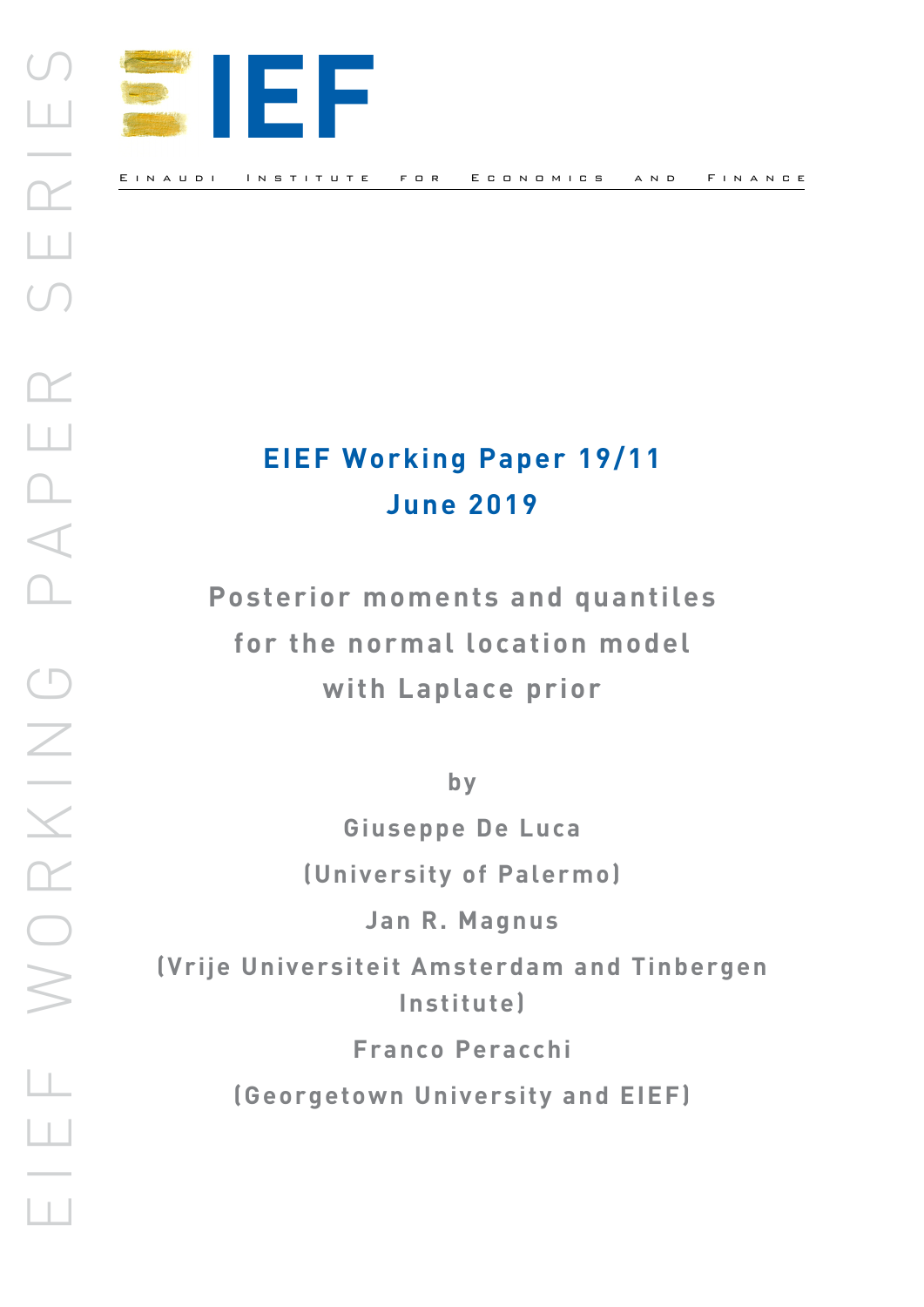# Posterior moments and quantiles for the normal location model with Laplace prior

Giuseppe De Luca University of Palermo, Italy

Jan R. Magnus Vrije Universiteit Amsterdam and Tinbergen Institute, The Netherlands

> Franco Peracchi<sup>∗</sup> Georgetown University, USA, and EIEF, Italy

> > June 2, 2019

#### Abstract.

We derive explicit expressions for arbitrary moments and quantiles of the posterior distribution of the location parameter  $\eta$  in the normal location model with Laplace prior, and use the results to approximate the posterior distribution of sums of independent copies of  $\eta$ .

#### Keywords.

Normal location model; Laplace priors; Reflected generalized gamma priors; Posterior moments and cumulants; Posterior quantiles; Cornish–Fisher approximation.

<sup>∗</sup>Corresponding author. Email address: fp211@georgetown.edu (Franco Peracchi).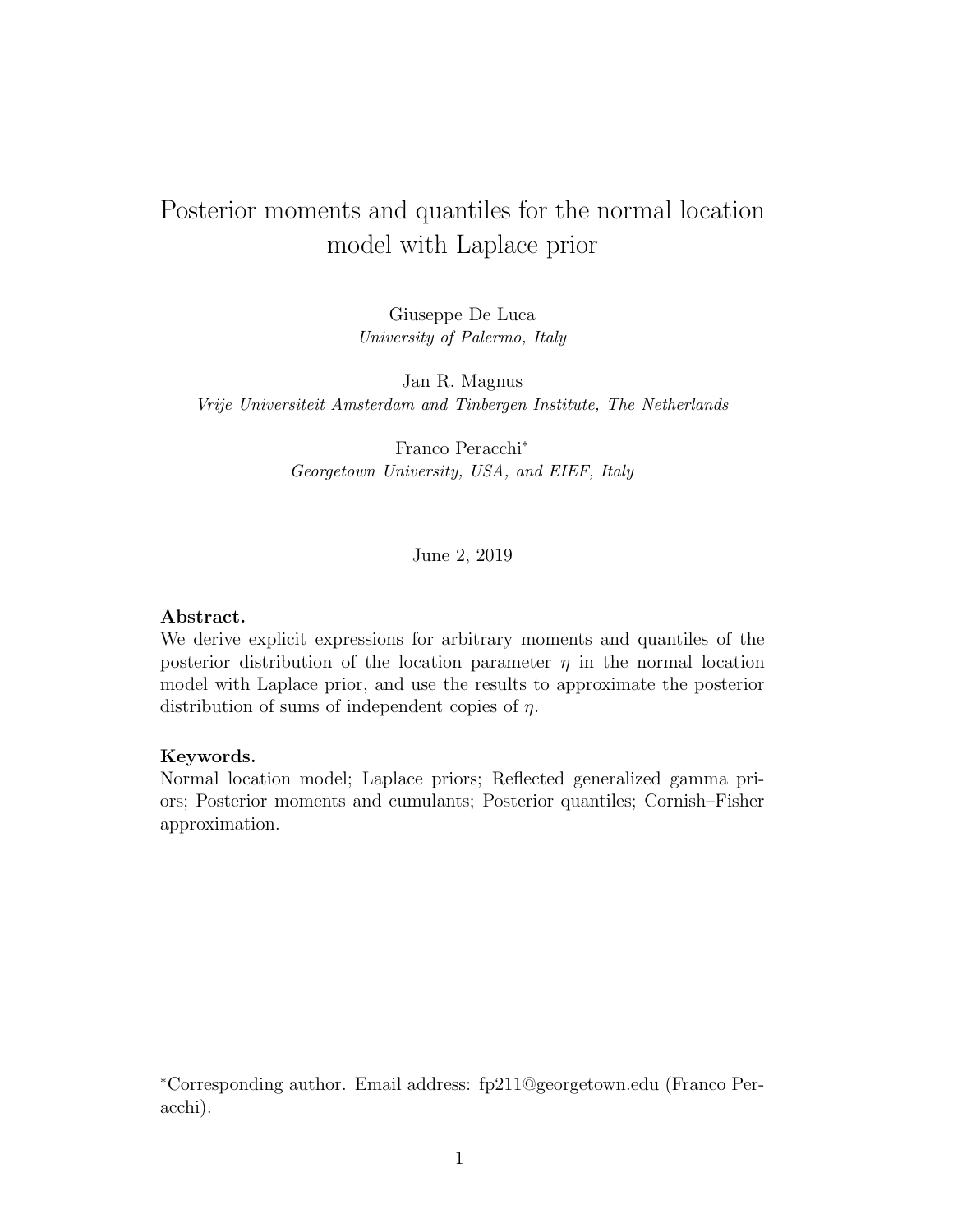#### 1 Introduction

Empirical data are often characterized by skewed distributions with fat tails, and a Bayesian analysis should explicitly account for these two features; see Fernández and Steel (1998) for an early analysis in this direction. Higher moments of posterior distributions are, however, difficult to obtain in general. In this note we derive explicit formulae for posterior moments and quantiles of any order in the important special case of a normal location model with Laplace (double-exponential) prior.

Let us consider a sample  $x = (x_1, \ldots, x_n)$  from a univariate normal distribution with unknown mean  $\eta$  and unit variance, so the density of x given  $\eta$  (the likelihood) is

$$
L(x; \eta) = (2\pi)^{-n/2} \exp \left[ -\frac{1}{2} \sum_{i=1}^{n} (x_i - \eta)^2 \right].
$$

Suppose, in addition, that some information on  $\eta$  is available in the form of a prior density  $\pi(\eta)$ . The posterior density of  $\eta$  given x is then given by

$$
p(\eta; x) = \frac{e^{-z^2/2}\pi(\eta)}{\int e^{-z^2/2}\pi(\eta) d\eta},
$$

where

$$
z = \sqrt{n} \left( \frac{1}{n} \sum_{i=1}^{n} x_i - \eta \right).
$$

This intriguingly simple model is known as the normal location model with location parameter  $\eta$ ; see Pericchi and Smith (1992), Mitchell (1994), and Magnus (2002). Because the distribution of z given  $\eta$  is  $\mathcal{N}(0, 1)$  for all values of n, there is no loss of generality in setting  $n = 1$ , which is the case commonly considered in the literature, so we shall also confine ourselves to this case.

The following two questions arise: How do we treat prior information or the lack of it (ignorance), that is, how do we choose the prior? And, what can we say about the posterior distribution? In particular, under what conditions can we obtain explicit formulae for posterior moments and quantiles?

The first question has received considerable attention. Dawid (1973) provided sufficient conditions for the posterior distribution of  $\eta$  to approach the prior distribution as x tends to infinity, so that an outlier has bounded and vanishing influence on the posterior distribution. Pericchi and Sanso (1995) presented a result closely related to Dawid's theorem, which enabled them to consider priors and likelihoods with bounded but non-vanishing influence on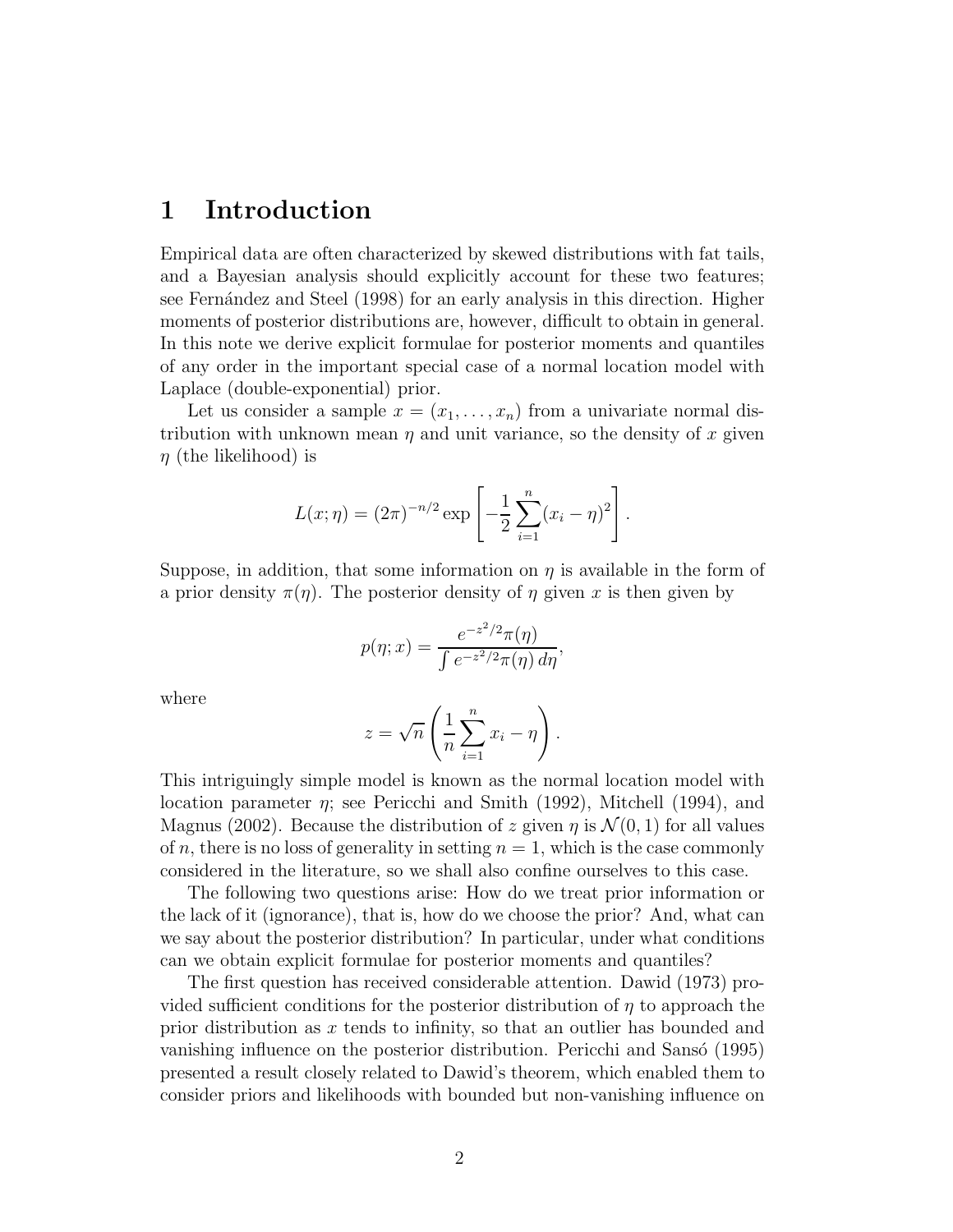the posterior moments. The use of the Laplace prior as a basis for constructing a location invariant family for 'near ignorant' robust Bayesian analysis of credible intervals was considered by Pericchi and Walley (1991). Magnus (2002) and Kumar and Magnus (2013) discussed the choice of prior within the framework of neutrality and robustness, while O'Hagan and Pericchi (2012) focussed on how to handle conflicting information sources using Bayesian heavy-tailed models. The robustness of the normal location parameter was also considered by Choy and Smith (1997) and Choy and Walker (2003).

The second question has only received a partial answer, as authors have concentrated on the mean and variance of the posterior distribution of  $\eta$ ; see Pericchi and Smith (1992), Mitchell (1994), and some generalizations in Pericchi and Sansó (1995). Meeden and Isaacson (1977) obtained some results on the rate of convergence of the posterior mean to the prior mean. Pericchi, Sansó, and Smith (1993), building on results of Meeden and Isaacson (1977), investigated the relationship between the posterior mean and the posterior mode; see also Kumar and Magnus (2013).

Pericchi, Sansó, and Smith (1993) also derived relationships for posterior moments and cumulants of  $\eta$ , but their results are restricted to the mean and variance only. These results are relevant in the areas of Bayesian robustness and approximation. In particular, results are obtained on the behavior of the posterior distribution for a large observation, generalizing Meeden and Isaacson (1977).

The purpose of this note is to derive closed-form expressions for any posterior moment or quantile of  $\eta$ . Higher-order moments (in fact, cumulants) are of interest in themselves, but they are also useful when we wish to obtain posterior quantiles for sums (or, more generally, linear combinations) of the parameters of interest, as for example in weighted-average least squares (WALS); see Magnus and De Luca (2016).

We shall concentrate primarily on Laplace priors, whose role in robust Bayesian inference was established by Pericchi and Smith (1992). Their use in the Bayesian representation of the LASSO (Tibshirani, 1996) was discussed by Li and Goel (2006), Park and Casella (2008), and Hans (2009).

In Section 2 we discuss our framework in a general context. Then, restricting ourselves to Laplace priors, we derive posterior quantiles and moments in Sections 3 and 4 respectively. Knowledge of the moments leads to knowledge of the cumulants, which have an important advantage over moments because the cumulant of sum of independent random variables is equal to the sum of the corresponding cumulants. Using the Cornish-Fisher expansion to obtain an approximation to the posterior distribution of this sum is discussed in Section 5.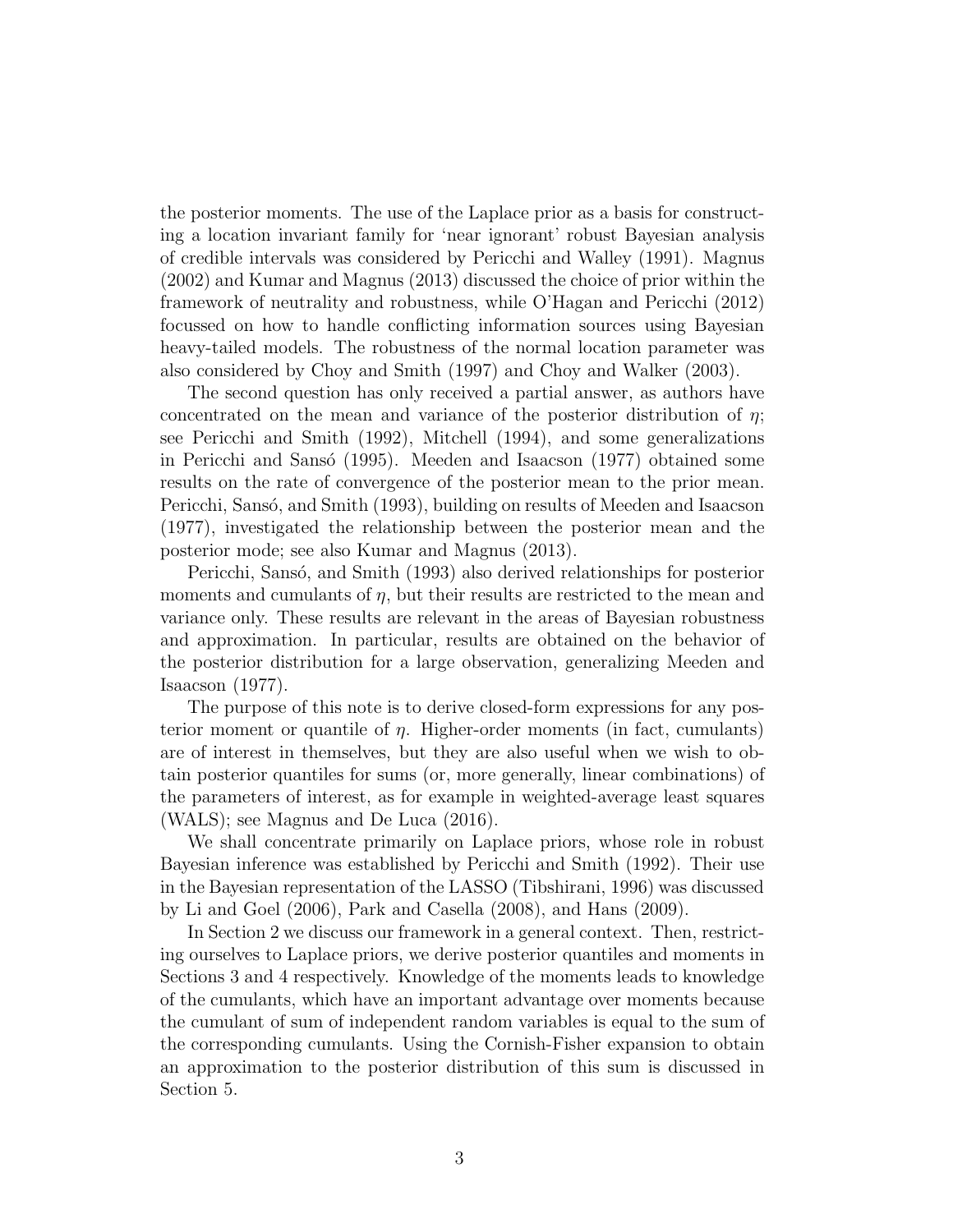## 2 Priors and posteriors

Although in this note we shall mostly be concerned with the Laplace prior, let us consider first a more general prior density  $\pi$  which satisfies the following three conditions: (i) is symmetric around zero,  $\pi(-\eta) = \pi(\eta)$  for all  $\eta > 0$ ; (ii) is positive and non-increasing on  $(0, \infty)$ ; and (iii) is differentiable, except possibly at 0.

A flexible and mathematically tractable three-parameter class of priors satisfying these conditions is the family of reflected generalized gamma distributions, with densities of the form

$$
\pi(\eta) = \frac{qc^{\delta}}{2\Gamma(\delta)} |\eta|^{-\alpha} e^{-c|\eta|^q},\tag{1}
$$

where  $c > 0$ ,  $q > 0$ ,  $0 \leq \alpha < 1$ , and  $\delta = (1 - \alpha)/q$ . This class includes as special cases the two-parameter families of Subbotin ( $\alpha = 0$ ) and reflected Weibull distributions  $(\alpha + q = 1)$ ; and the one-parameter families of Laplace  $(\alpha = 0, q = 1)$  and normal distributions  $(\alpha = 0, q = 2, \text{ with zero mean and})$ variance  $1/(2c)$ . A Laplace prior is thus a special case of both a Subbotin and a reflected Weibull prior.

Given the prior density (1), the resulting posterior density of  $\eta$  given x is

$$
p(\eta; x) = \frac{|\eta|^{-\alpha}}{A(x)} \exp\left[-\frac{1}{2}\left((\eta - x)^2 + 2c|\eta|^q\right)\right],
$$
 (2)

where

$$
A(x) = \int_{-\infty}^{\infty} |\eta|^{-\alpha} \exp\left[ -\frac{1}{2} \left( (\eta - x)^2 + 2c|\eta|^q \right) \right] d\eta
$$
  
= 
$$
\int_{0}^{\infty} \eta^{-\alpha} e^{-c\eta^q} \left( e^{-(\eta - x)^2/2} + e^{-(\eta + x)^2/2} \right) d\eta
$$
 (3)

is a normalizing constant which depends only on x. Note that  $A(-x) = A(x)$ .

Since the prior distribution is symmetric, we have that  $Pr(\eta < 0)$  $Pr(\eta > 0) = 1/2$ . If, in addition,  $Pr(|\eta| < 1) = Pr(|\eta| > 1) = 1/2$ , we say that the prior is 'neutral', a concept attempting to capture the vague notion of ignorance in an explicit and applicable form. Neutrality occurs if and only if

$$
\frac{1}{\Gamma(\delta)} \int_0^c t^{\delta - 1} e^{-t} dt = 1/2.
$$

In the case of the normal distribution we have  $\delta = 1/2$ , so that neutrality holds for  $c = 0.2275$ . In the case of the Laplace and reflected Weibull distributions we have  $\delta = 1$ , and neutrality holds for  $c = \log 2 = 0.6931$ . In the case of Subbotin no explicit solution exists.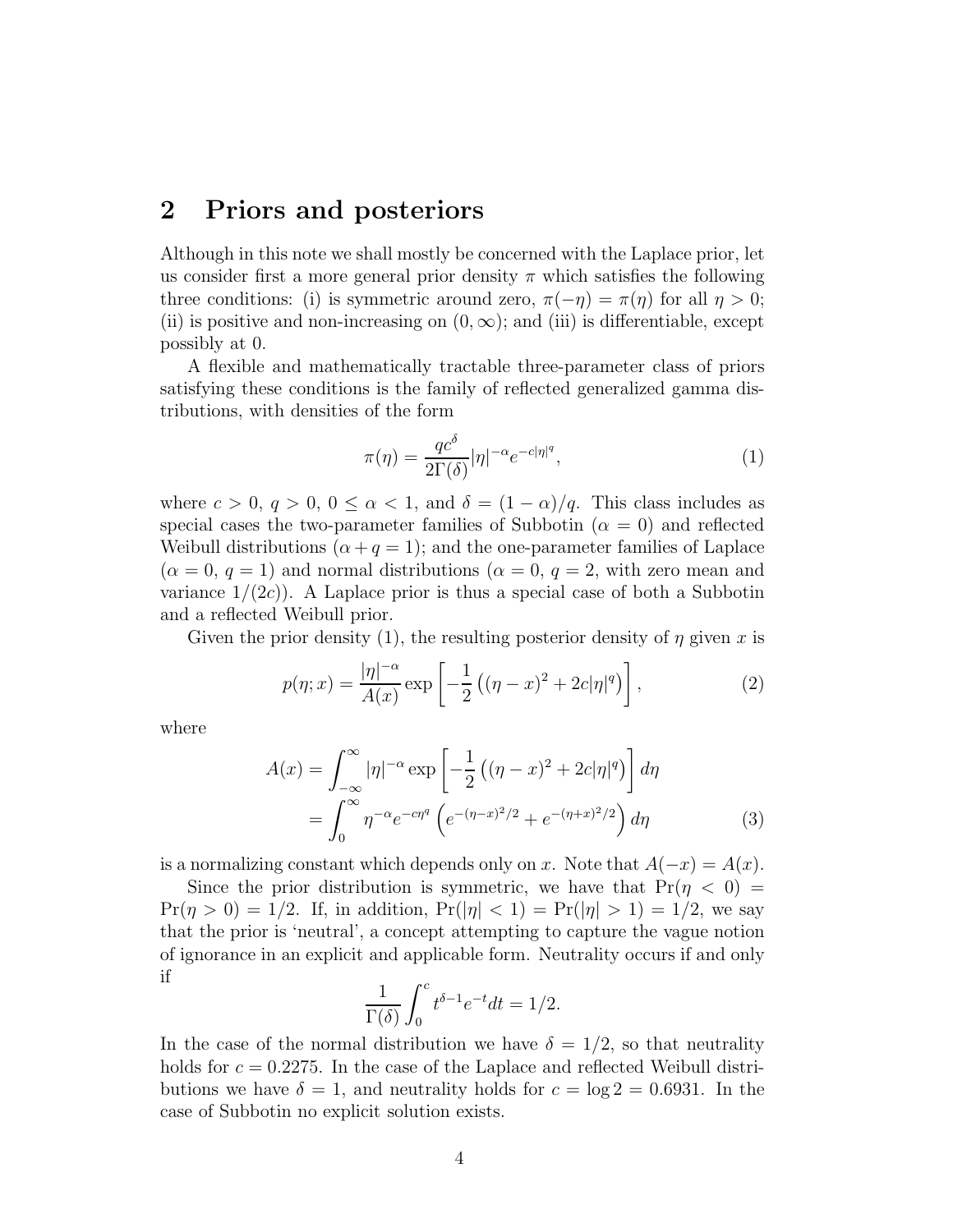Next, we define

$$
A(a;x) = \int_{-\infty}^{a} |\eta|^{-\alpha} \exp\left[-\frac{1}{2}\left((\eta - x)^2 + 2c|\eta|^q\right)\right] d\eta,
$$

so  $A(x) = A(\infty; x)$  and the posterior distribution function of  $\eta$  may be written as

$$
F(a; x) = \Pr(\eta \le a | x) = \frac{A(a; x)}{A(x)}.
$$

If  $F(a; x) = p$ , then the posterior quantile function Q is defined by the equation  $Q(p; x) = a$ . We are interested in the quantiles of the posterior distribution, but we might also be interested in the quantiles of the sum of independent random variables, each of which follows the distribution in (2). For this we need the moments (in fact, the cumulants) of each of the posteriors; see Section 5.

The moments of the posterior distribution are given by

$$
E(\eta^k|x) = \frac{1}{A(x)} \int_{-\infty}^{\infty} \eta^k |\eta|^{-\alpha} \exp\left[ -\frac{1}{2} \left( (\eta - x)^2 + 2c|\eta|^q \right) \right] d\eta
$$
  
= 
$$
\frac{1}{A(x)} \int_0^{\infty} \eta^{k-\alpha} e^{-c\eta^q} \left( e^{-(\eta - x)^2/2} + (-1)^k e^{-(\eta + x)^2/2} \right) d\eta,
$$
 (4)

and the associated cumulants follow from these moments.

For the general class of priors considered in this section we don't obtain explicit formulae for the posterior distribution function and the posterior moments and quantiles. There is one prior however which allows such explicit formulae, namely the Laplace prior.

#### 3 Posterior quantiles under a Laplace prior

In the special case of the Laplace prior we have  $\alpha = 0$  and  $q = 1$  and hence, as a special case of (1),

$$
\pi(\eta) = \frac{c}{2}e^{-c|\eta|} \qquad (c > 0).
$$

The posterior density of  $\eta$  given x, as a special case of (2), then takes the form

$$
p(\eta; x) = \frac{1}{A(x)} \exp \left[ -\frac{1}{2} \left( (\eta - x)^2 + 2c|\eta| \right) \right].
$$
 (5)

This distribution has received considerable attention (Pericchi and Smith, 1992; Mitchell, 1994; Magnus, 2002), and in this note we present expressions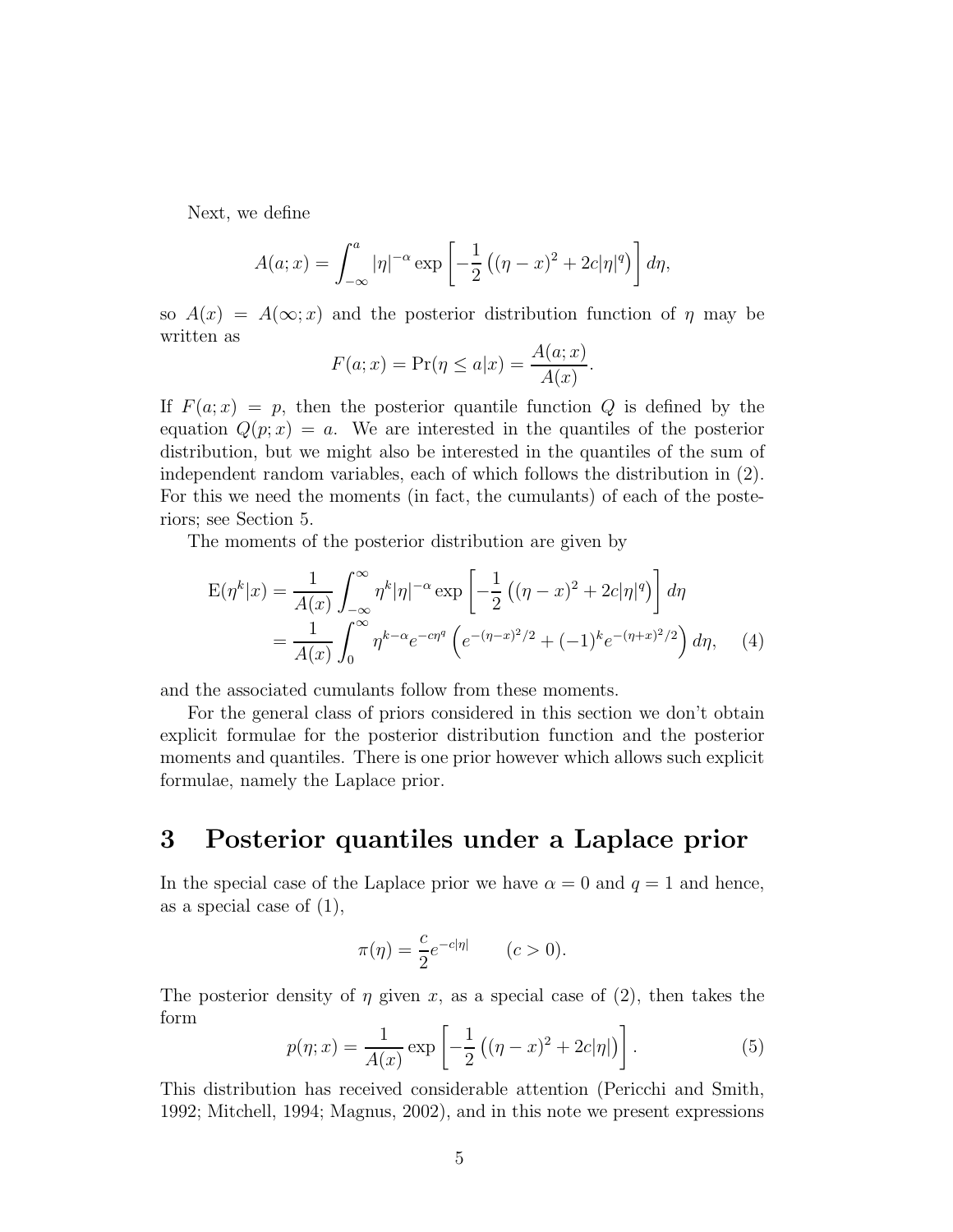for any moment or quantile of the posterior distribution of  $\eta$  under a the Laplace prior.

We discuss posterior quantiles first. We do so by deriving the posterior distribution function of  $\eta$  and then, by inversion, its posterior quantile function. Defining

$$
G(x) = e^{-cx} \Phi(x - c) + e^{cx} \Phi(-x - c),
$$

where Φ denotes the cumulative distribution function of the standard normal distribution, as a special case of (3) we obtain the following expression for the normalizing constant in (4)

$$
A(x) = \int_0^\infty e^{-c\eta} \left( e^{-(\eta - x)^2/2} + e^{-(\eta + x)^2/2} \right) d\eta
$$
  
\n
$$
= e^{c^2/2} e^{-cx} \int_0^\infty e^{-(\eta - x + c)^2/2} d\eta + e^{c^2/2} e^{cx} \int_0^\infty e^{-(\eta + x + c)^2/2} d\eta
$$
  
\n
$$
= e^{c^2/2} e^{-cx} \int_{-x + c}^\infty e^{-t^2/2} dt + e^{c^2/2} e^{cx} \int_{x + c}^\infty e^{-t^2/2} dt
$$
  
\n
$$
= \sqrt{2\pi} e^{c^2/2} G(x).
$$

For  $a \leq 0$  we can write the posterior distribution function of  $\eta$  as

$$
F(a; x) = \frac{1}{A(x)} \int_{-\infty}^{a} \exp\left[-\frac{1}{2}\left((\eta - x)^2 - 2c\eta\right)\right] d\eta
$$
  
= 
$$
\frac{e^{c^2/2}e^{cx}}{A(x)} \int_{-\infty}^{a} e^{-(\eta - x - c)^2/2} d\eta
$$
  
= 
$$
\frac{e^{cx}\Phi(-x - c + a)}{G(x)}.
$$

Similarly, for  $a \geq 0$ , we have

$$
F(a; x) = F(0; x) + \frac{1}{A(x)} \int_0^a \exp\left[-\frac{1}{2} ((\eta - x)^2 + 2c\eta)\right] d\eta
$$
  
=  $1 - \frac{e^{-cx}\Phi(x - c - a)}{G(x)}$ .

Given the distribution function  $F(a; x)$  we have, for  $a \leq 0$ ,

$$
F(a; x) = p \iff \Phi(-x - c + a) = p e^{-cx} G(x),
$$

and similarly, for  $a \geq 0$ ,

$$
F(a; x) = p \iff \Phi(x - c - a) = (1 - p)e^{cx}G(x).
$$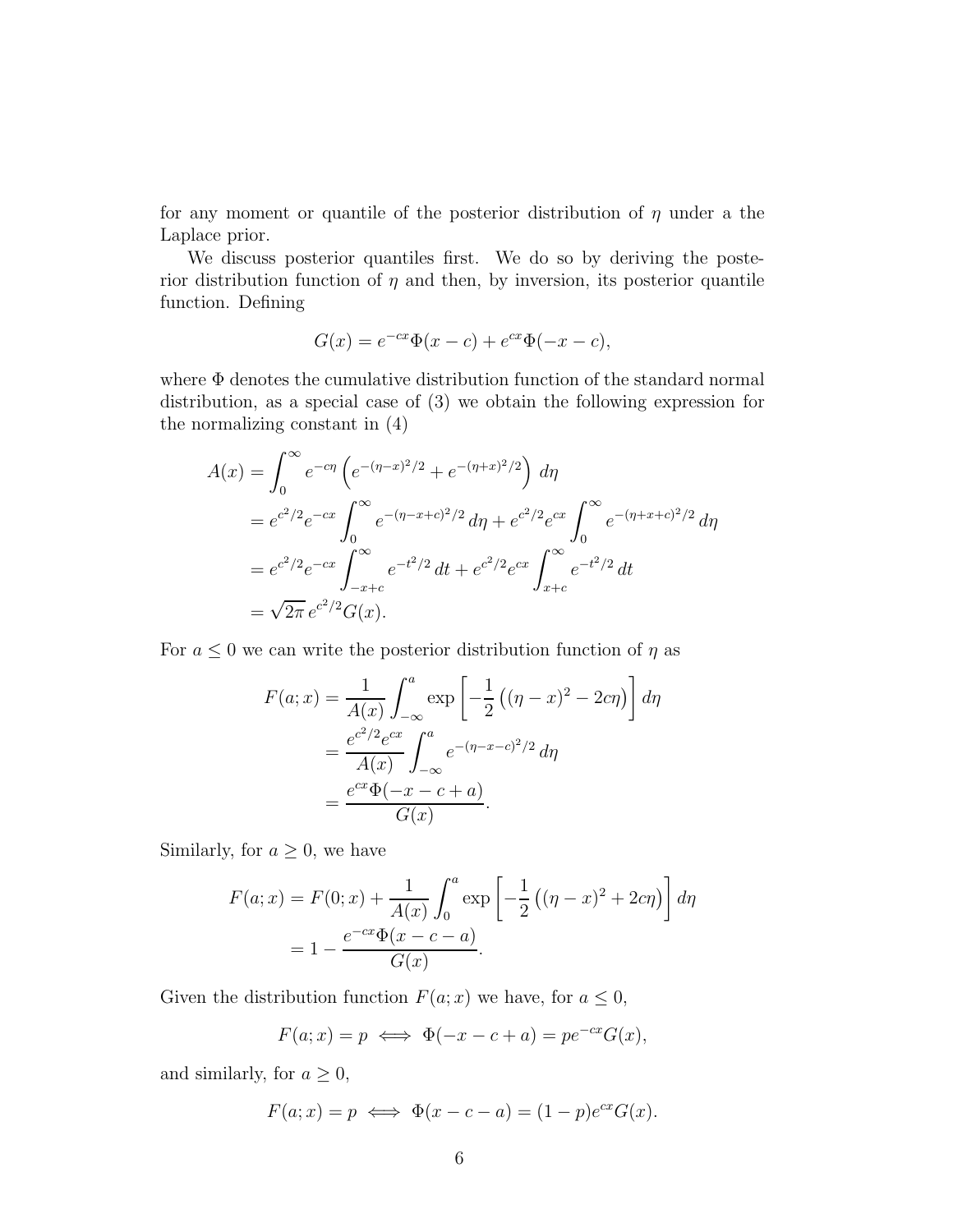Now using the fact that

$$
a \le 0 \iff F(a; x) \le F(0; x) = \frac{e^{cx}\Phi(-x - c)}{G(x)},
$$

we obtain the posterior quantile function of  $\eta$  as

$$
Q(p;x) = \begin{cases} x + c + \Phi^{-1} \left( p e^{-cx} G(x) \right) & (p \le F(0;x)), \\ x - c - \Phi^{-1} \left( (1-p) e^{cx} G(x) \right) & (p > F(0;x)). \end{cases}
$$
(6)

All posterior quantiles based on the Laplace prior can thus be computed explicitly. Note, however, that this applies only to one variable, not to a sum of independent variables. Quantiles for such a sum will be discussed in Section 5.

## 4 Posterior moments under a Laplace prior

Let us now consider the posterior moments of  $\eta$  under a Laplace prior. Using (4), these moments are given by

$$
\mu_k = \mathcal{E}(\eta^k | x) = \frac{1}{A(x)} \int_0^\infty \eta^k e^{-c\eta} \left( e^{-(\eta - x)^2/2} + (-1)^k e^{-(\eta + x)^2/2} \right) d\eta
$$

$$
= \frac{(-1)^k e^{-cx} P_k(-c+x) + e^{cx} P_k(-c-x)}{G(x)}, \tag{7}
$$

with

$$
P_k(a) = \int_{-\infty}^a (t-a)^k \phi(t) dt,
$$

where  $\phi$  denotes the density function of the standard normal distribution and we used the fact that

$$
\int_0^\infty \eta^k e^{-c\eta} e^{-(\eta - x)^2/2} d\eta = e^{c^2/2} e^{-cx} \int_0^\infty \eta^k e^{-(\eta + c - x)^2/2} d\eta
$$

$$
= (-1)^k e^{c^2/2} e^{-cx} \int_{-\infty}^{-c+x} (t + c - x)^k e^{-t^2/2} dt
$$

and, similarly,

$$
\int_0^\infty \eta^k e^{-c\eta} e^{-(\eta+x)^2/2} d\eta = (-1)^k e^{c^2/2} e^{cx} \int_{-\infty}^{-c-x} (t+c+x)^k e^{-t^2/2} dt.
$$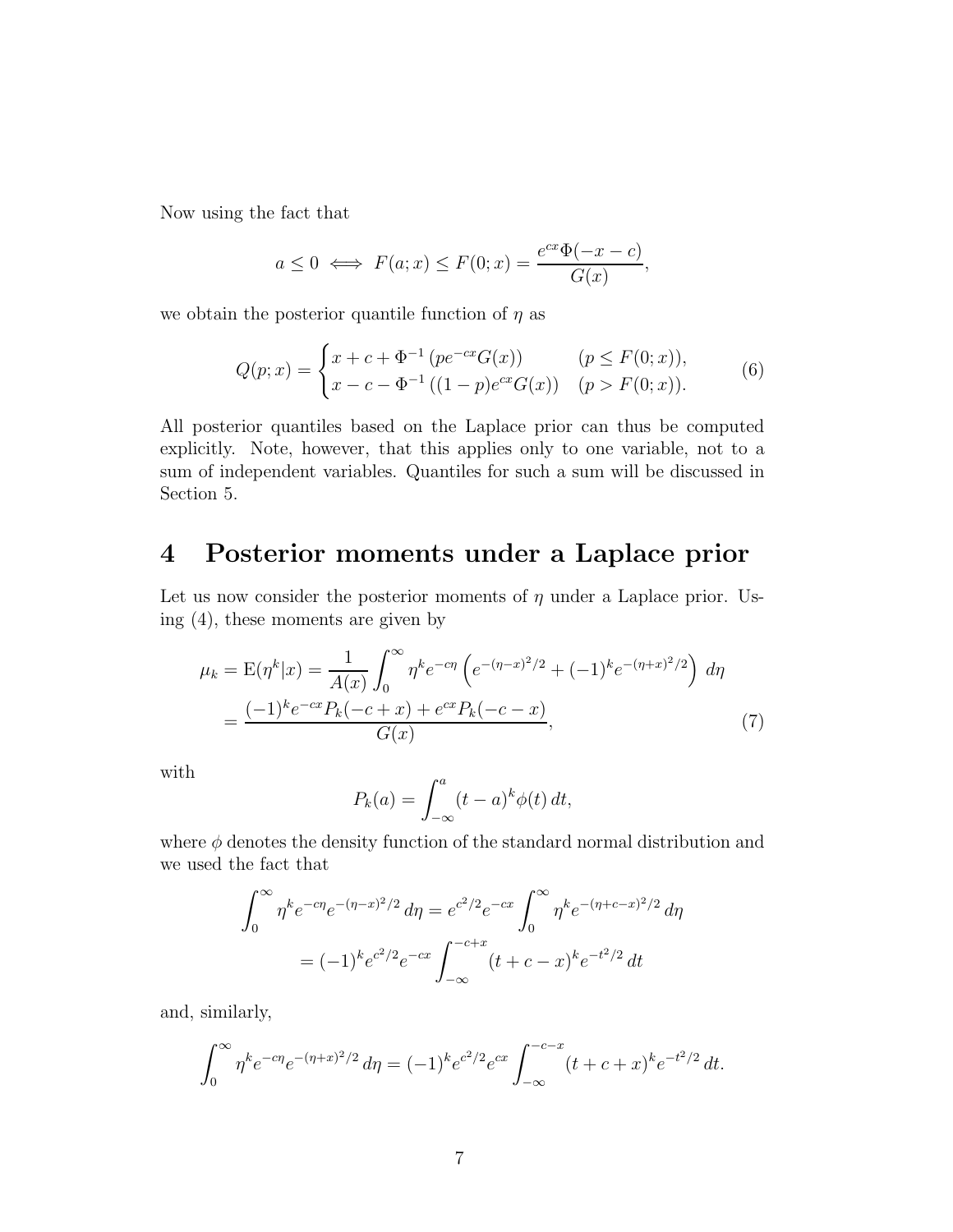The moments in (7) can be computed if we can find explicit expressions for the  $P_k(a)$ , which are closely related (but not identical) to the Hermite polynomials defined by

$$
H_k(x) = (-1)^k e^{x^2/2} \frac{d^k}{dx^k} e^{-x^2/2}.
$$

Let  $p_k(t) = (t - a)^k \phi(t)$ , so  $P_k(a) = \int_{-\infty}^a p_k(t) dt$ . Then,

$$
p'_{k-1} = (k-1)(t-a)^{k-2}\phi(t) + (t-a)^{k-1}\phi'(t)
$$
  
=  $(k-1)p_{k-2} - p_k - ap_{k-1},$ 

using the fact that  $\phi'(t) = -t \phi(t)$ . Integrating then gives, for  $k \geq 2$ ,

$$
0 = p_{k-1}(a) = \int_{-\infty}^{a} p'_{k-1}(t) dt = (k-1)P_{k-2}(a) - P_k(a) - aP_{k-1}(a),
$$

which leads to the recursion

$$
P_k(a) = -aP_{k-1}(a) + (k-1)P_{k-2}(a) \qquad (k \ge 2),
$$

with  $P_0(a) = \Phi(a), P_1(a) = -a\Phi(a) - \phi(a)$  as starting values. In contrast, the Hermite polynomials satisfy the recursion

$$
H_k(a) = aH_{k-1}(a) - (k-1)H_{k-2}(a) \qquad (k \ge 2),
$$

with  $H_0(a) = 1$  and  $H_1(a) = a$  as starting values.

It is now easy to obtain closed-form expressions for all posterior moments (and hence all posterior cumulants) of  $\eta$ . For example, the posterior mean of  $\eta$  is

$$
\mu_1 = \frac{-e^{-cx}P_1(-c+x) + e^{cx}P_1(-c-x)}{G(x)}
$$
  
= 
$$
\frac{-e^{-cx}(c-x)\Phi(-c+x) + e^{cx}(c+x)\Phi(-c-x)}{e^{-cx}\Phi(-c+x) + e^{cx}\Phi(-c-x)}
$$
  
=  $x - h(x)c$ ,

where

$$
h(x) = \frac{e^{-cx}\Phi(-c+x) - e^{cx}\Phi(-c-x)}{e^{-cx}\Phi(-c+x) + e^{cx}\Phi(-c-x)}
$$

and we used the fact that

$$
e^{-cx}\phi(-c+x) = e^{cx}\phi(-c-x) = e^{-c^2/2}\phi(x),
$$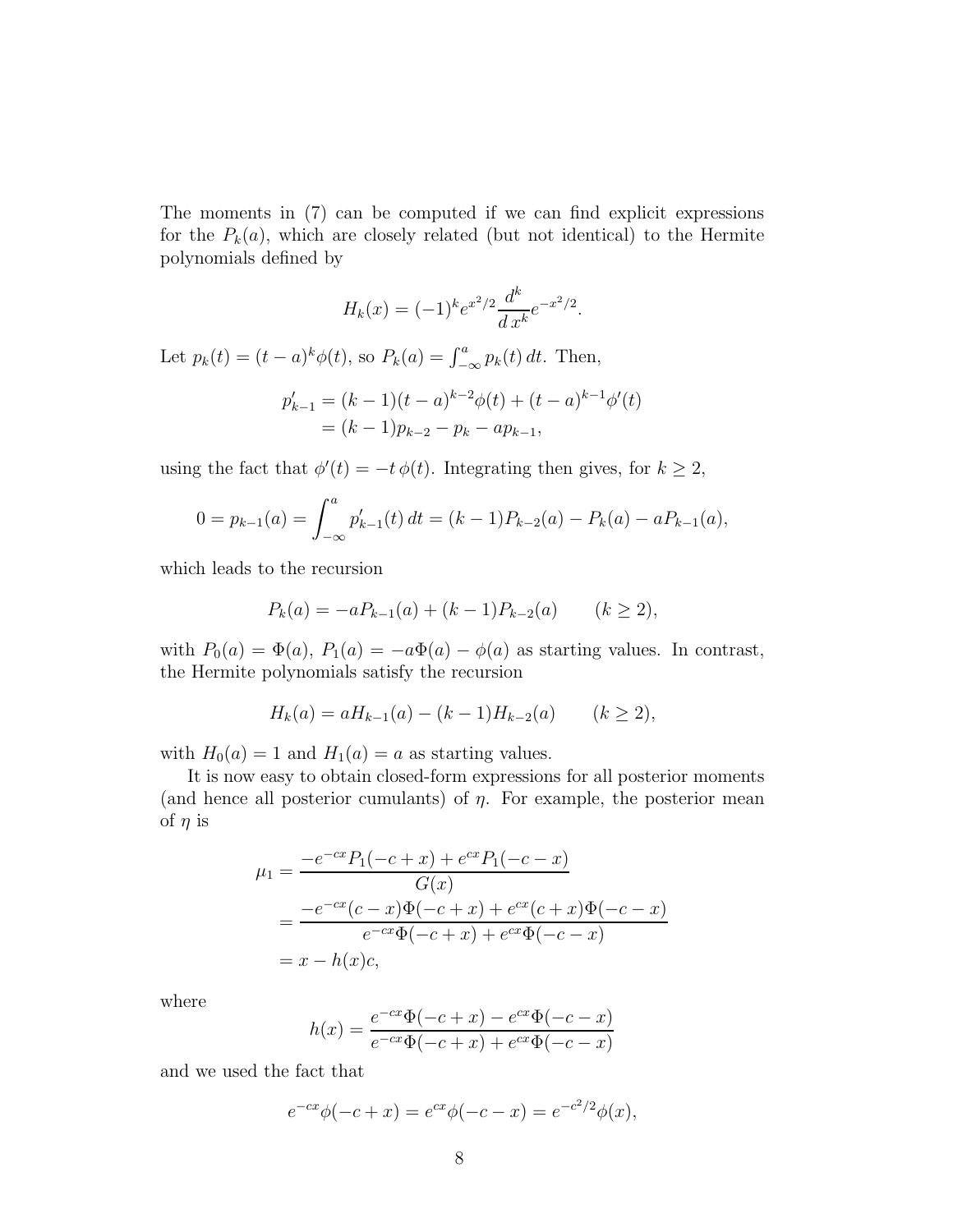

Figure 1: Posterior skewness (left) and posterior excess kurtosis (right) of  $\eta$ 

in agreement with Pericchi and Smith (1992, Eq. (6)). Similarly, from (7) and

$$
P_2(a) = (a^2 + 1)\Phi(a) + a\phi(a),
$$
  
\n
$$
P_3(a) = -(a^3 + 3a)\Phi(a) - (a^2 + 2)\phi(a),
$$
  
\n
$$
P_4(a) = (a^4 + 6a^2 + 3)\Phi(a) + (a^3 + 5a)\phi(a),
$$

we can easily derive closed-form expressions for the posterior variance of  $\eta$ , its posterior skewness

$$
\gamma_3 = \frac{\mu_3 - 3\mu_1\mu_2 + 2\mu_1^3}{(\mu_2 - \mu_1^2)^{3/2}},
$$

and its posterior excess kurtosis

$$
\gamma_4 = \frac{\mu_4 - 4\mu_1\mu_3 + 6\mu_1^2\mu_2 - 3\mu_1^4}{(\mu_2 - \mu_1^2)^2} - 3.
$$

The left panel of Figure 1 presents the posterior skewness of  $\eta$  as a function of x and c. The posterior distribution of  $\eta$  is negatively skewed for  $x < 0$ , positively skewed for  $x > 0$ , and symmetric for  $x = 0$  (the prior mean). For  $x > 0$ , the skewness reaches a maximum of 0.22 at  $x = 1.15$ when  $c = 0.5$ , a maximum of 0.30 at  $x = 1.21$  when  $c = \log(2)$ , and a maximum of 0.41 at  $x = 1.32$  when  $c = 1$ . As noted by Mitchell (1994), these results have implications for the ordering of the posterior mean, median and mode. Using similar arguments in a regression setup, Hans (2009) showed that the skewed posterior distribution of the regression parameters may lead to sizeable differences in Bayesian LASSO predictions based on alternative loss functions.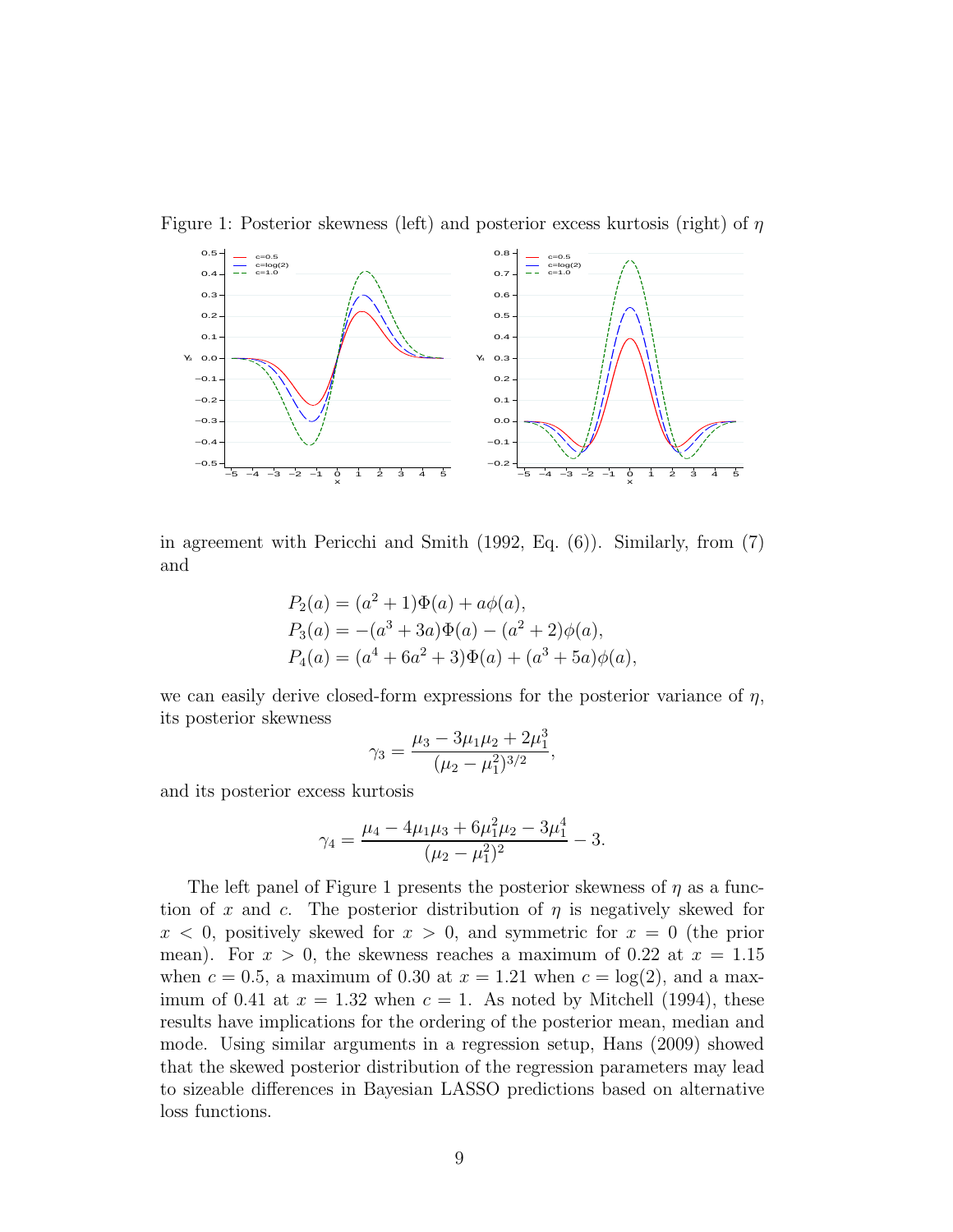The right panel of Figure 1 presents instead the posterior excess kurtosis of  $\eta$  as a function of x and c. The excess kurtosis is positive (fatter tails) when |x| is 'small', and negative (thinner tails) when |x| is 'large'. There is no excess kurtosis at  $|x| = 1.37$  when  $c = 0.5$ ,  $|x| = 1.54$  when  $c = \log(2)$ , and  $|x| = 1.82$  when  $c = 1$ .

While posterior moments are more commonly employed than cumulants, working with cumulants has the advantage that the cumulant of a sum of independent random variables is just the sum of the corresponding cumulants. We employ this feature in the next section.

#### 5 The Cornish–Fisher expansion

Consider a random variable z with cumulants  $c_1, c_2, \ldots$  Let  $\gamma_k = c_k/c_2^{k/2}$ , so  $\gamma_1$  is the signal-to-noise ratio,  $\gamma_2 = 1$ ,  $\gamma_3$  is the skewness, and  $\gamma_4$  is the (excess) kurtosis. Given the first five cumulants, define the function

$$
C(t) = t + (t2 - 1)\gamma_3/6 + (t3 - 3t)\gamma_4/24
$$
  
– (2t<sup>3</sup> - 5t)\gamma<sub>3</sub><sup>2</sup>/36 + (t<sup>4</sup> - 6t<sup>2</sup> + 3)\gamma\_5/120  
– (t<sup>4</sup> - 5t<sup>2</sup> + 2)\gamma\_3\gamma\_4/24 + (12t<sup>4</sup> - 53t<sup>2</sup> + 17)\gamma\_3<sup>3</sup>/324.

Given a particular value of  $p$  (e.g.,  $p = 0.95$ ), let  $t_p$  be the unique value of t for which  $\Phi(t) = p$ , where as before  $\Phi$  denotes the standard normal cumulative distribution function. Thus,  $t_p$  denotes the pth quantile (or 100pth percentile) of the standard normal distribution.

The pth quantile  $q_p$  of the distribution of z, defined implicitly by  $Pr(z \leq$  $q_p$ ) = p, is then approximated by

$$
q_p \approx c_1 + c_2^{1/2} C(t_p).
$$

This is the Cornish–Fisher expansion (Cornish and Fisher, 1938; Fisher and Cornish, 1960; Chernozhukov, Fernández-Val, and Galichon, 2010), here based on five cumulants. Using a version with more than five cumulants will not necessarily produce a better approximation.

In our case, the expansion is useful when we wish to obtain quantiles of the sum  $z = z_1 + \cdots + z_n$  of *n* independent random variables, each of which follows the posterior distribution (5). We know the quantiles of each of the random variables from (6), but we don't know the quantiles of their sum. Let  $c_{i,k}$  denote the k<sup>th</sup> cumulant of  $z_i$ . Then the k<sup>th</sup> cumulant of z is given by  $c_k = \sum_i c_{i,k}$ . Given the cumulants of the individual components  $z_i$  we can thus approximate the quantiles of their sum z through the Cornish–Fisher expansion.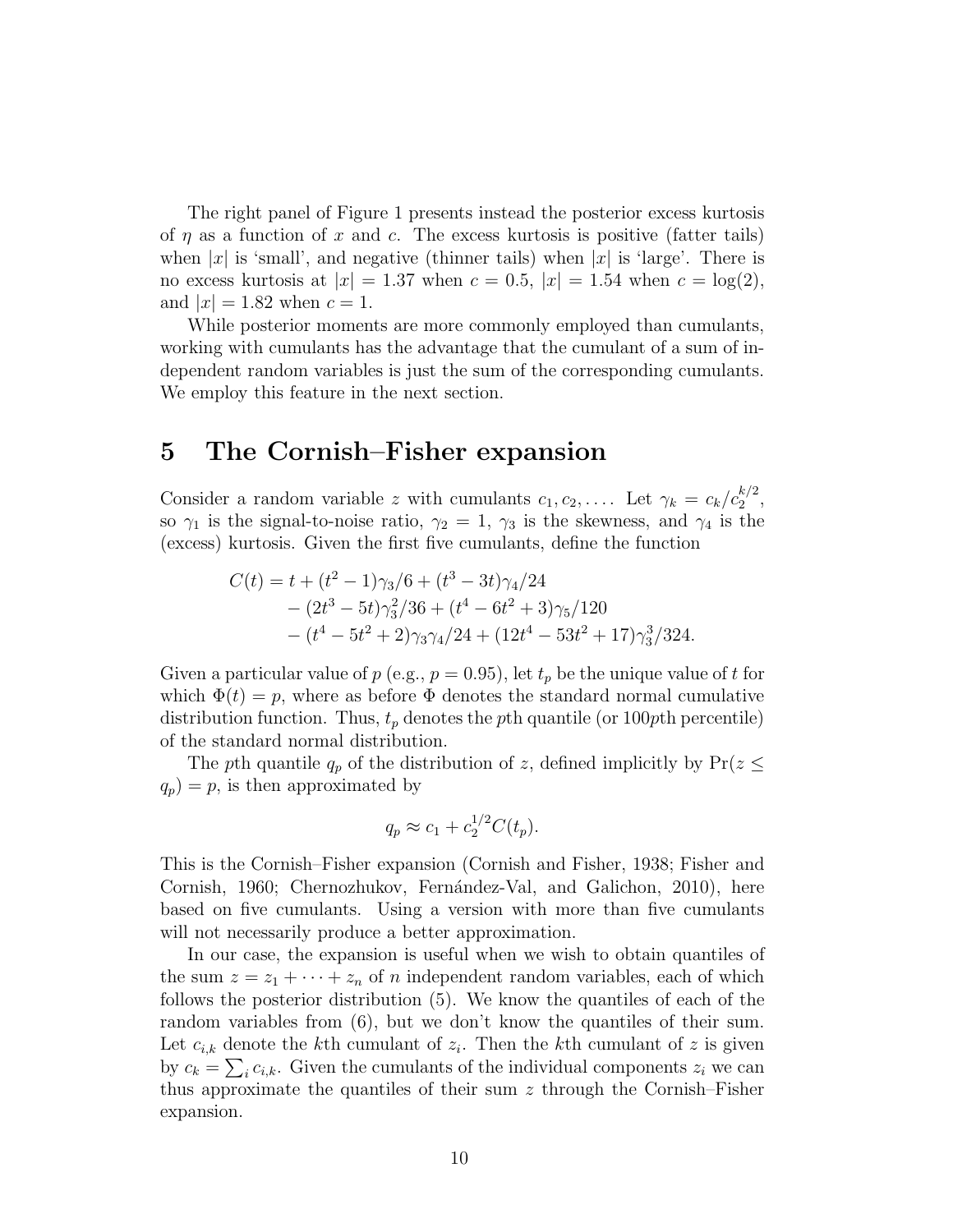## References

- Chernozhukov, V., I. Fernández-Val, and A. Galichon (2010). Rearranging Edgeworth–Cornish–Fisher expansions, Economic Theory, 42, 419–435.
- Choy, S. T. B. and A. F. M. Smith (1997). On robust analysis of a normal location parameter, Journal of the Royal Statistical Society, Series B, 59, 463–474.
- Choy, S. T. B. and S. G. Walker (2003). The extended exponential power distribution and Bayesian robustness, *Statistics*  $\mathcal{C}$  *Probability Letters*, 65, 227–232.
- Cornish, E. A. and R. A. Fisher (1938). Moments and cumulants in the specification of distributions, Revue de l'Institut International de Statistique, 5, 307–320.
- Dawid, A. P. (1973). Posterior expectations for large observations, *Biome*trika, 60, 664–666.
- Fernández, C. and M. F. J. Steel (1998). On Bayesian modeling of fat tails and skewness, Journal of the American Statistical Association, 93, 359– 371.
- Fisher, R. A. and E. A. Cornish (1960). The percentile points of distributions having known cumulants, Technometrics, 2, 209–225.
- Hans, C. (2009). Bayesian lasso regression, Biometrika, 96, 835–845.
- Kumar, K. and J.R. Magnus (2013). A characterization of Bayesian robustness for a normal location parameter, Sankhya (Series B), 75, 216–237.
- Li, B. and P. K. Goel (2006). Regularized optimization in statistical learning: A Bayesian perspective, Statistica Sinica, 16, 411–424.
- Magnus, J. R. (2002). Estimation of the mean of a univariate normal distribution with known variance, Econometrics Journal, 5, 225–236.
- Magnus, J. R. and G. De Luca (2016). Weighted-average least squares: A review, Journal of Economic Surveys, 30, 117–148.
- Meeden, G. and D. Isaacson (1977). Approximate behavior of the posterior distribution for a large observation, *Annals of Statistics*, 5, 899–908.